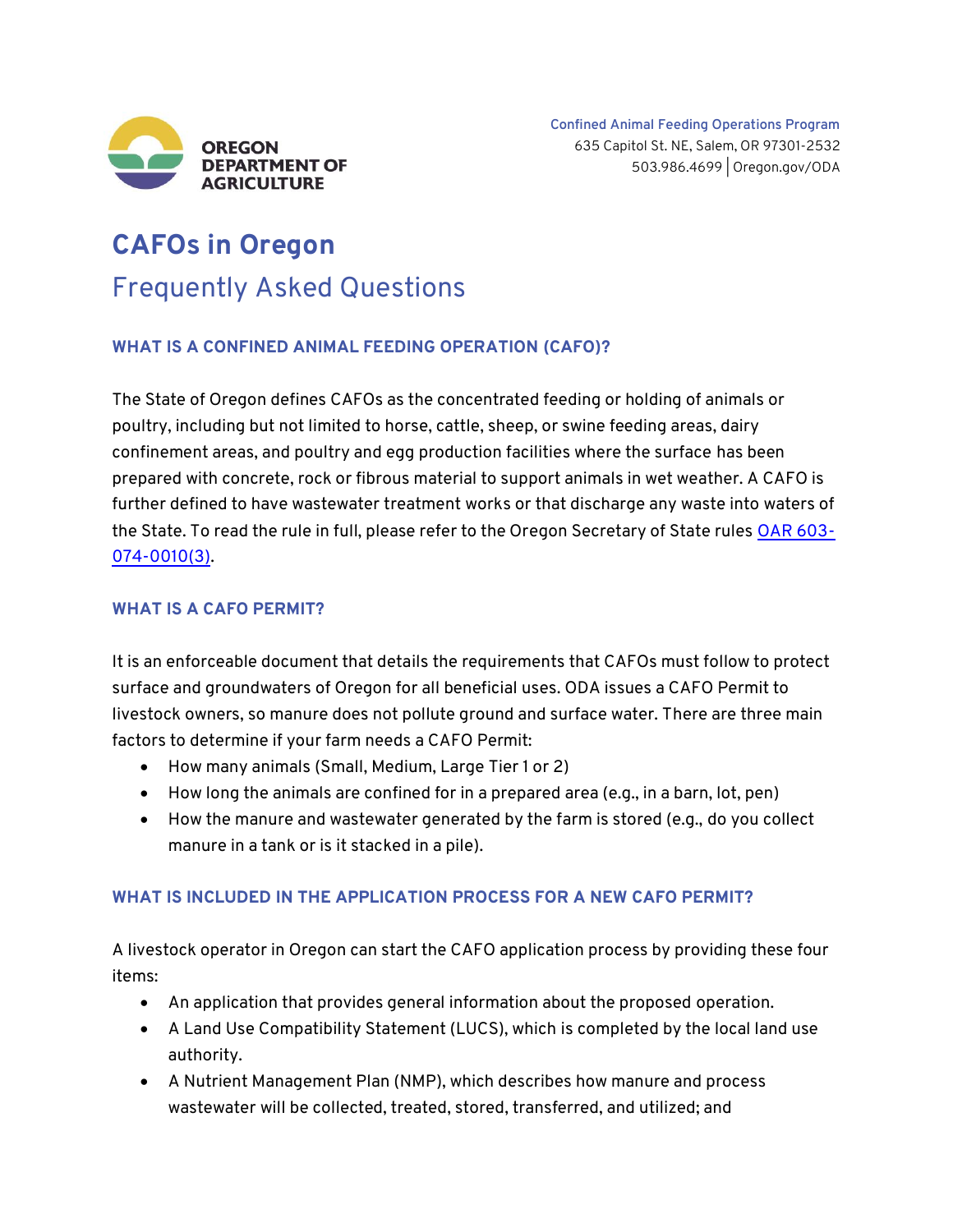• Application fees.

Additional permits may be required by other state or local regulatory entities prior to construction and population of a CAFO facility.

## **WHAT DOES A CAFO PERMIT DO?**

The permits purpose is to protect surface and ground water, which includes limiting the amount of manure, wastewater and nutrients from all sources that can be applied to fields as fertilizer. A new CAFO permit is typically implemented in two phases to inspect the construction of a facility and permit compliance prior to bringing livestock or poultry on site.

- The permit limits the amount of manure, wastewater and nutrients from all sources that can be applied to fields as fertilizer.
- The permit prohibits discharge to surface or ground waters.
- The permit requires monitoring of any unauthorized discharge.
- The permit regulates the operation for water quality issues only.

There are two types of CAFO permits, the [National Pollutant Discharge Elimination System](https://www.oregon.gov/oda/shared/Documents/Publications/NaturalResources/NPDESGeneralPermit.pdf)  [\(NPDES\)](https://www.oregon.gov/oda/shared/Documents/Publications/NaturalResources/NPDESGeneralPermit.pdf) Permit, which is effective for five years after the date of permit issuance, and the [Water Pollution Control Facility \(WPCF\) Permit,](https://www.oregon.gov/oda/shared/Documents/Publications/NaturalResources/WPCFPermit.pdf) which is effective for 10 years after the date of permit issuance.

## **WHAT'S THE DIFFERENCE BETWEEN THE TWO TYPES OF CAFO PERMITS?**

An [NPDES permit](https://www.oregon.gov/oda/shared/Documents/Publications/NaturalResources/NPDESGeneralPermit.pdf) is a permit for concentrated animal feeding operations so that they are in compliance with the federal clean water act. This permit regulates CAFOs for discharges to surface and groundwaters. NPDES permits are authorized by the Environmental Protection Agency.

The [WPCF permit](https://www.oregon.gov/oda/shared/Documents/Publications/NaturalResources/WPCFPermit.pdf) provides coverage for confined animal feeding operations and regulates their operations for discharges to groundwater and prohibits discharges to surface water. The WPCF is a state permit.

## **HOW DOES ODA AND DEQ DETERMINE WHICH PERMIT TYPE TO ISSUE, NPDES VS. WPCF?**

The agencies review the CAFO Permit application and the specific operating characteristics contained in the nutrient management plan (NMP). The application and NMP describe how potential pollutants would be produced, collected, transferred, treated, stored and utilized. The agencies determine what risk of discharge is posed by the operation to surface and ground waters and choose a permit type that provides protection from discharge to the state waters.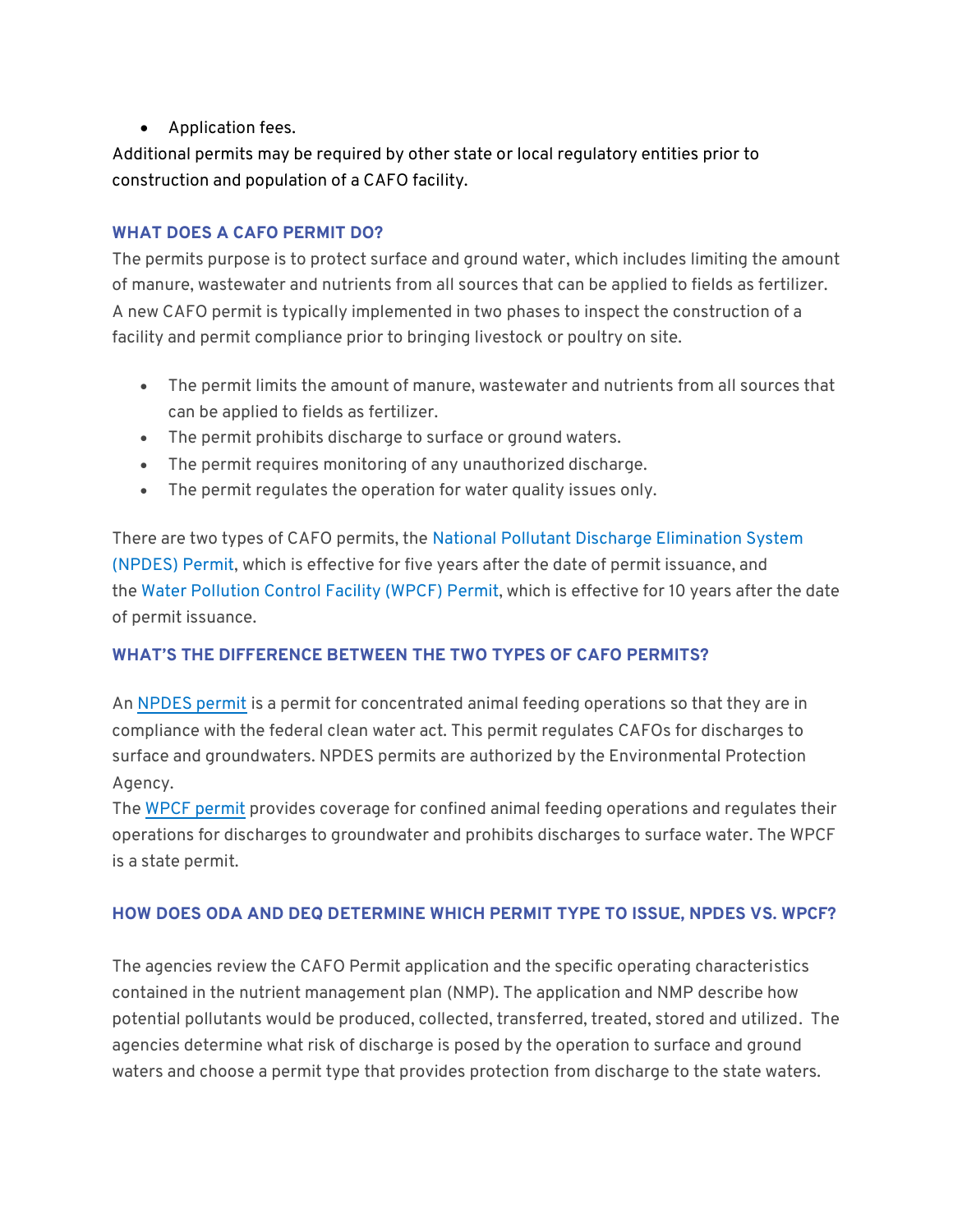Both types of CAFO permit contain a numeric effluent limit of 0 for nitrogen, phosphorous and bacteria in any discharge.

# **HOW MANY POULTRY CAFOS ARE PERMITTED BY THE OREGON DEPARTMENT OF AGRICULTURE (ODA) AND THE DEPARTMENT OF ENVIRONMENTAL QUALITY (DEQ) IN OREGON?**

There are 12 permitted poultry operations that produce eggs and 24 permitted poultry operations that produce meat birds.

# **WHAT ARE THE ROLES AND RESPONSIBILITIES OF ODA AND DEQ WHEN IT COMES TO CAFOS?**

ODA and DEQ work together on developing water-quality permits. ODA and DEQ have a [Memorandum of Understanding](https://www.oregon.gov/oda/shared/Documents/Publications/NaturalResources/CAFOMOU.pdf) that defines each agency's roles and responsibilities. ODA:

- Approves General Permit coverage, and reviews and approves plans and specifications
- Determines compliance
- Maintains permitting and compliance database

DEQ:

- Assists in review of plans
- Provides technical/subject matter expertise
- Provides water quality training and guidance as needed
- May require additional DEQ permits

# **WHAT HAPPENS AFTER ODA RECEIVES A COMPLETED GENERAL CAFO PERMIT APPLICATION?**

There is a coordinated application review by multiple agencies [ODA, DEQ, Oregon Water Resources Department (OWRD), Oregon Health Authority (OHA), Oregon Department of Fish and Wildlife (ODFW), Department of State Lands (DSL), and local land use authorities].

- ODA releases the draft application and draft permit to the public.
	- o Public participation process begins
	- o Notice to the public issued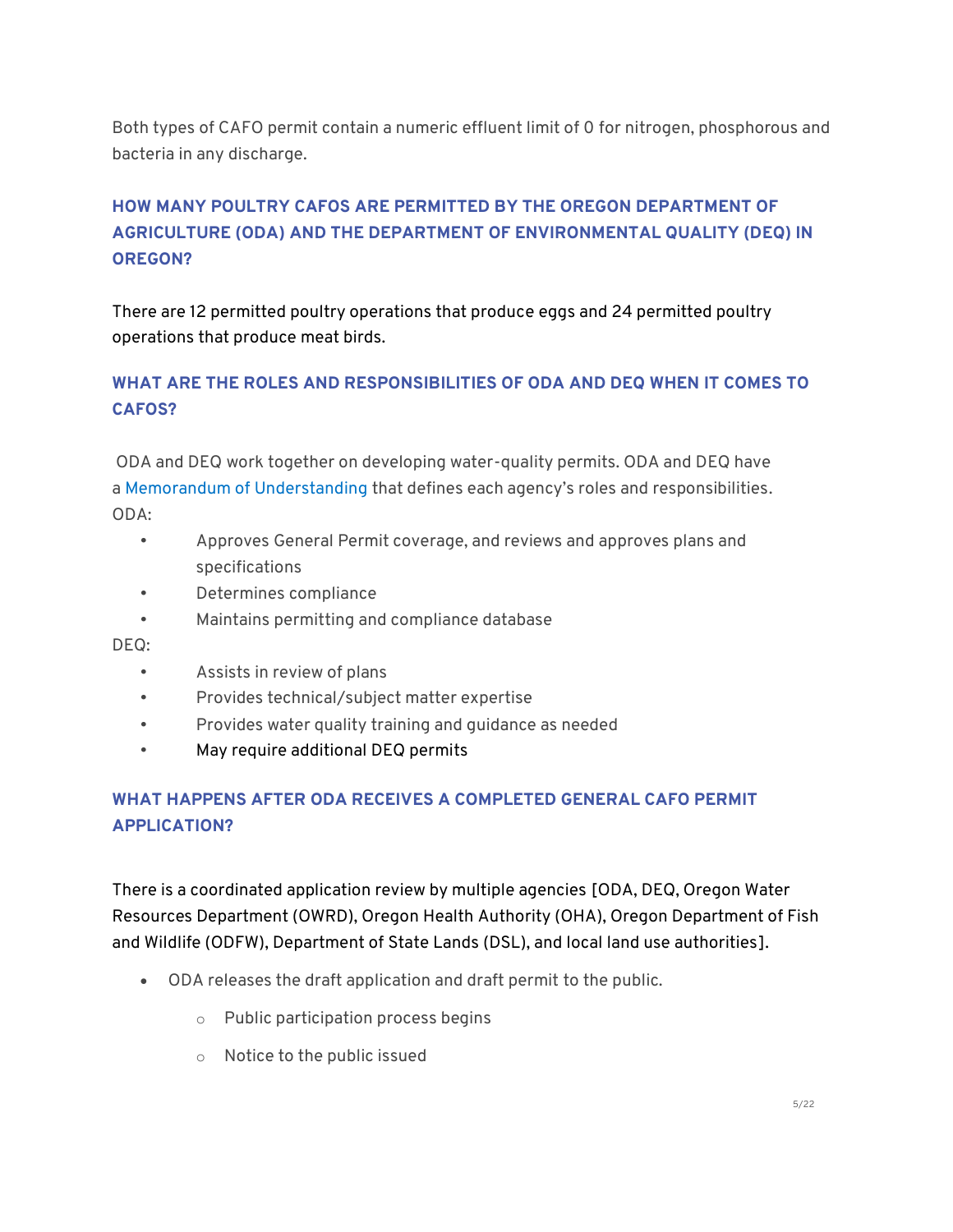- o Public hearing held within 30 days of notice. 35-day public comment period begins. Comment period remains open for at least 5 days after the hearing
- o Public comment ends
- ODA reviews all public comments and makes modifications to the General Permit as appropriate.

#### **WHAT ARE THE OUTCOMES FOR A CAFO GENERAL PERMIT APPLICATION?**

ODA can:

- Issue the Permit registration as proposed.
- Require applicant to modify the proposal or Nutrient Management Plan.
- Deny the Permit registration.

#### **HOW CAN THE PUBLIC BE INVOLVED IN THE CAFO PERMIT PROCESS?**

The CAFO permitting process includes a public comment period. The public can provide comments to the agencies by regular mail, email, and oral testimony at a public hearing. For information, sign up for [CAFO public notices notification](https://public.govdelivery.com/accounts/ORODA/subscriber/new?topic_id=ORODA_4)s. ODA and DEQ will review and consider all public comments received during the public comment period regardless of the method used to provide the comments.

## **HOW CAN THE PUBLIC GET UPDATES ON THE CAFO PERMIT PROCESS?**

ODA strives to be transparent with the public in all its work. New applications and substantial changes within the CAFO Program require public notice and participation opportunities. The public can receive updates straight to their email boxes by signing up to ODA's email/text updates. If you would like to sign up to receive updates about the proposed CAFO facility, please visit [ODA's Email/Text Updates page](https://oda.fyi/subscribe) to create an account and indicate which types of updates you would like to receive including news releases, animal health news, plant health news and much more.

## **WHAT DOES ODA AND DEQ CONSIDER WHEN REVIEWING A CAFO PERMIT?**

In considering a CAFO permit, protection of surface and ground water quality are critical elements of the CAFO program, and an important and necessary component of approval. ODA and DEQ issue permits that meet all requirements in Oregon's water pollution control laws and rules, and federal water pollution requirements. These requirements include a nutrient management plan, information about the facility's animal numbers, and detailed construction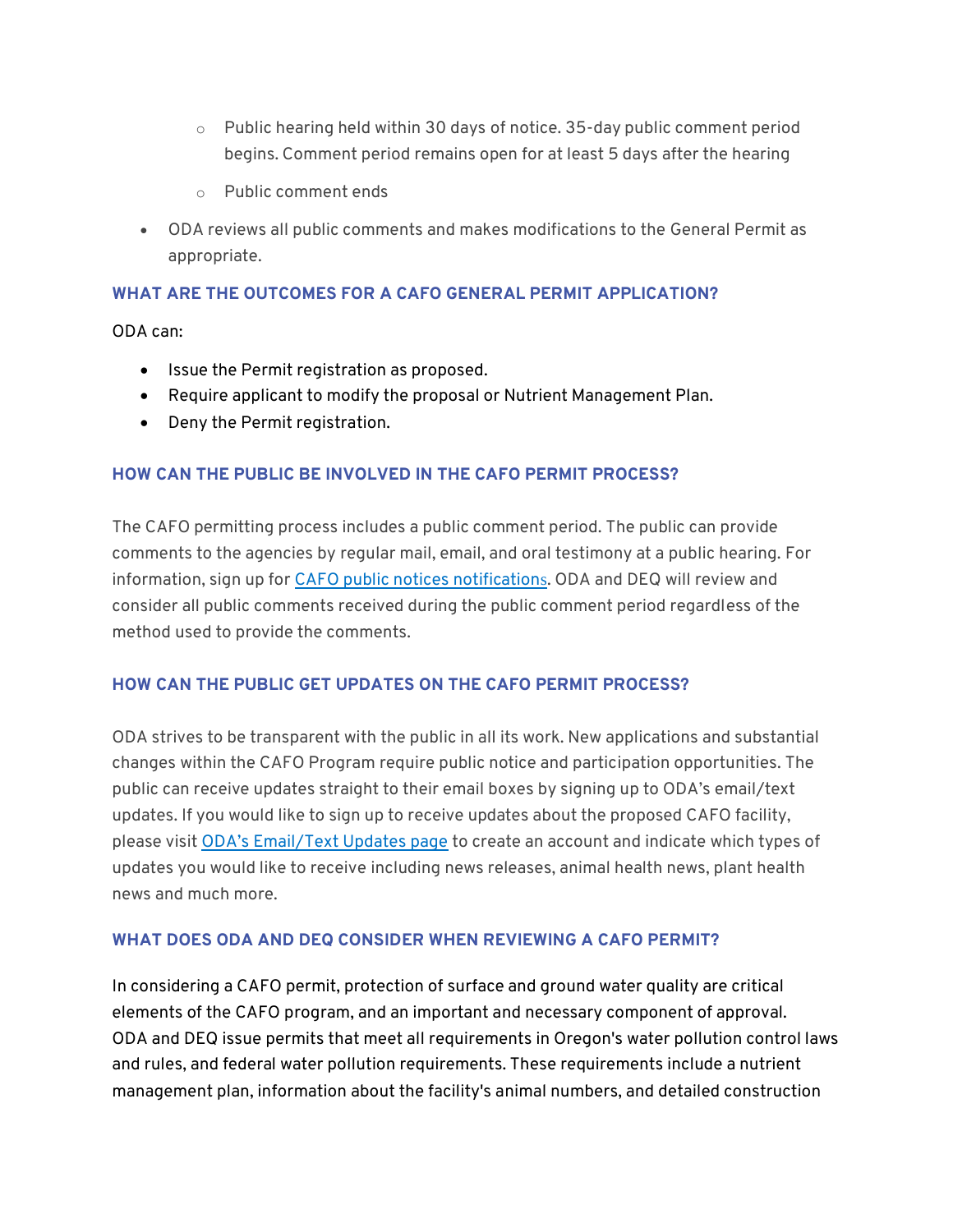plans and specifications. The state reviews this information to ensure that the facility's design and operation will be protective of surface water and groundwater. In addition to water pollution control laws, the proposed facility must independently comply with state and local land use requirements. Applicants are required to obtain a land use compatibility statement from the local jurisdiction stating that the proposed facility is consistent with the zoning of the proposed facility location.

## **DOES ODA RESPOND TO COMPLAINTS ABOUT PERMITTED POULTRY CAFOS?**

Yes, for complaints about potential violations of the CAFO Permit conditions, see ODA's [CAFO](https://www.oregon.gov/oda/shared/Documents/Publications/NaturalResources/CAFOComplaintForm.pdf)  [complaint form.](https://www.oregon.gov/oda/shared/Documents/Publications/NaturalResources/CAFOComplaintForm.pdf)

## **HOW OFTEN DOES ODA STAFF INSPECT PERMITTED POULTRY CAFOS?**

Permitted CAFO facilities on a General Permit are scheduled to be inspected every 10 months. CAFO inspections may happen more frequently as necessary or if ODA determines follow-up inspections are necessary to ensure compliance.

# **WHO ARE THE OTHER STATE AGENCIES THAT MAY BE INVOLVED IN SITING OR PERMITTING A NEW CAFO?**

ODA's authority to regulate CAFOs is limited to issuing and determining compliance with water quality permits [\(ORS 468B.050\).](https://www.oregonlegislature.gov/bills_laws/ors/ors468b.html) ODA partners with several local and state agencies to inform them when ODA receives a new CAFO application so that they can inform the applicant of potential additional requirements. These requirements and processes are outside of ODA authority and have their own unique process not controlled by ODA.

- Department of State Lands (DSL)
	- o [Wetland determination, removal/fill permit](https://www.oregon.gov/dsl/WW/Pages/Permits.aspx)
- Department of Environmental Quality (DEQ)
	- o DEQ is Oregon's Clean Air Act authority/air quality permits: [Construction](https://www.oregon.gov/deq/wq/wqpermits/Pages/Stormwater-Construction.aspx)  [Stormwater Permit 1200c](https://www.oregon.gov/deq/wq/wqpermits/Pages/Stormwater-Construction.aspx)
	- o [Septic system permit and rules](https://www.oregon.gov/deq/Residential/Pages/Onsite-rules.aspx)
- Water Resources Department (WRD)
	- o [Water quantity and water rights](https://www.oregon.gov/owrd/pages/index.aspx)
- Local land use authority (county planning department) implementing Department of Land Conservation and Development (DLCD) rules
	- o [Land Use Compatibility Statement \(LUCS\)](https://www.oregon.gov/oda/shared/Documents/Publications/NaturalResources/LandUseCompatibilityStatement.pdf)